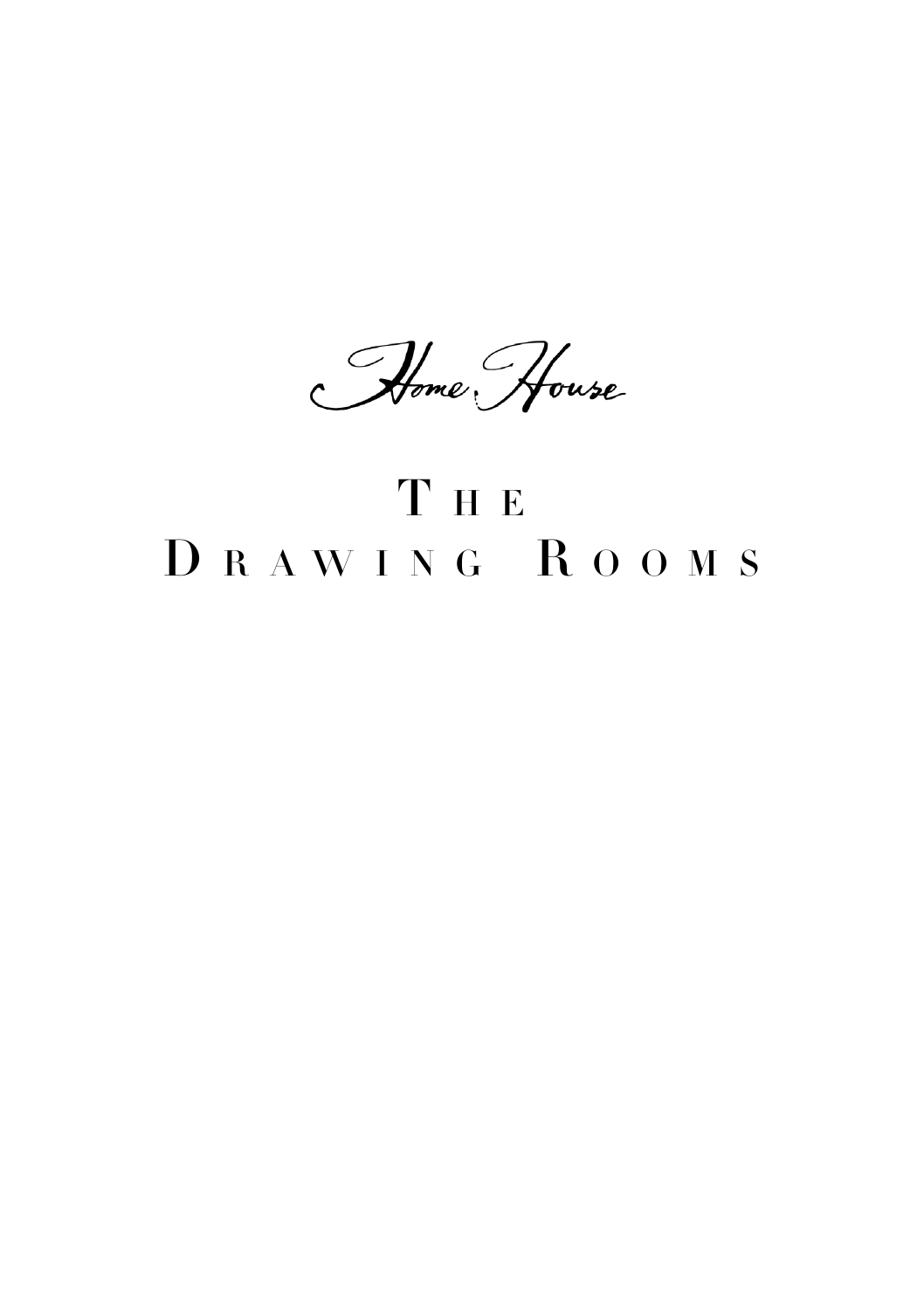### BRUNCH

| served daily until 3pm |  |  |  |
|------------------------|--|--|--|
|------------------------|--|--|--|

| Sourdough, white, granary or gluten free toast $V$                                                                                                                        |
|---------------------------------------------------------------------------------------------------------------------------------------------------------------------------|
|                                                                                                                                                                           |
| Porridge made with milk or water V/VG                                                                                                                                     |
|                                                                                                                                                                           |
| Two native breed eggs with toast                                                                                                                                          |
|                                                                                                                                                                           |
| Greek or coconut yoghurt, berries and granola 10                                                                                                                          |
| Crushed avocado on rye toast VG                                                                                                                                           |
| American style pancakes                                                                                                                                                   |
| Eggs Florentine or Benedict / Royale  11 / 14                                                                                                                             |
| Three egg omelette, traditional or egg white<br>choice of fillings - ham / cheese / mushroom / spinach / tomato  11                                                       |
| Poached native breed eggs, smoked Scottish salmon,                                                                                                                        |
|                                                                                                                                                                           |
| Vegetarian English Breakfast <sup>V</sup><br>two native breed eggs, vegetarian sausages, hash brown, crushed<br>avocado, field mushroom, tomato, baked beans, toast and a |
| Full English Breakfast<br>two native breed eggs, pork sausage and bacon, black pudding,<br>field mushroom, tomato, baked beans and a choice of filter coffee,             |

### BREAKFAST SIDES ALL 3

Pork sausage / smoked bacon / black pudding / hash brown / baked beans / grilled tomato / field mushroom / crushed avocado

# ALL DAY DINING

 $12 P M - 10:30 P M$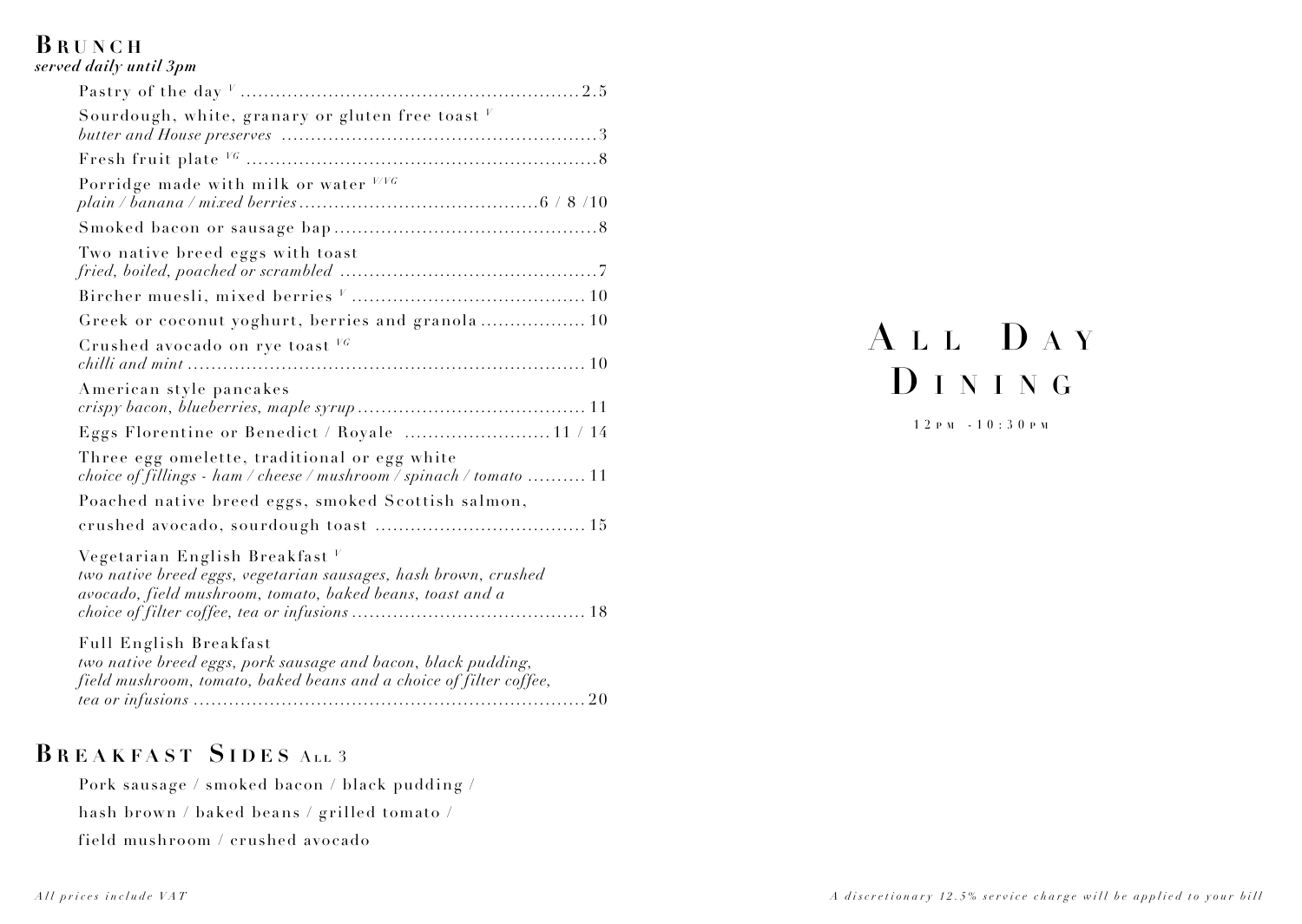# **SNACKS**

# SMALL PLATES

| Vegetable gyoza VG                                |
|---------------------------------------------------|
| wasabi and citrus dressing, spring onion, chilli, |
|                                                   |
| Buttermilk fried chicken                          |
|                                                   |
| Salt and pepper squid                             |
|                                                   |
| Burrata <sup>V</sup>                              |
| Isle of Wight tomatoes, white balsamic dressing,  |
|                                                   |
| London Cure smoked salmon                         |
| potato & dill salsa, avocado cream, quail egg,    |
|                                                   |
| Steak tartare                                     |
|                                                   |

# SHARING

| Mezze selection $V$ <sup>rc</sup>                            |
|--------------------------------------------------------------|
|                                                              |
| Cobble Lane bresaola                                         |
| parmesan, toasted hazelnuts, rocket, truffle vinaigrette  18 |

# **SANDWICHES**

| Classic Club                                                 |
|--------------------------------------------------------------|
| smoked free range chicken breast, bacon, avocado,            |
|                                                              |
| Bang Bang cauliflower wrap VG                                |
| heritage kale, carrots, mooli, roasted red pepper, hummus 14 |
| Reuben                                                       |
| salt beef, Sauerkraut, dill pickled, Emmental, sourdough 15  |

## **SALADS**

| Chopped garden salad $^{VG}$                                    |  |
|-----------------------------------------------------------------|--|
| gem lettuce, tomatoes, carrots, beetroots, cucumber, red onion, |  |
|                                                                 |  |
|                                                                 |  |
|                                                                 |  |

#### Toppings:

| $Smoked\ an choice s \dots 6$ |  |
|-------------------------------|--|
|                               |  |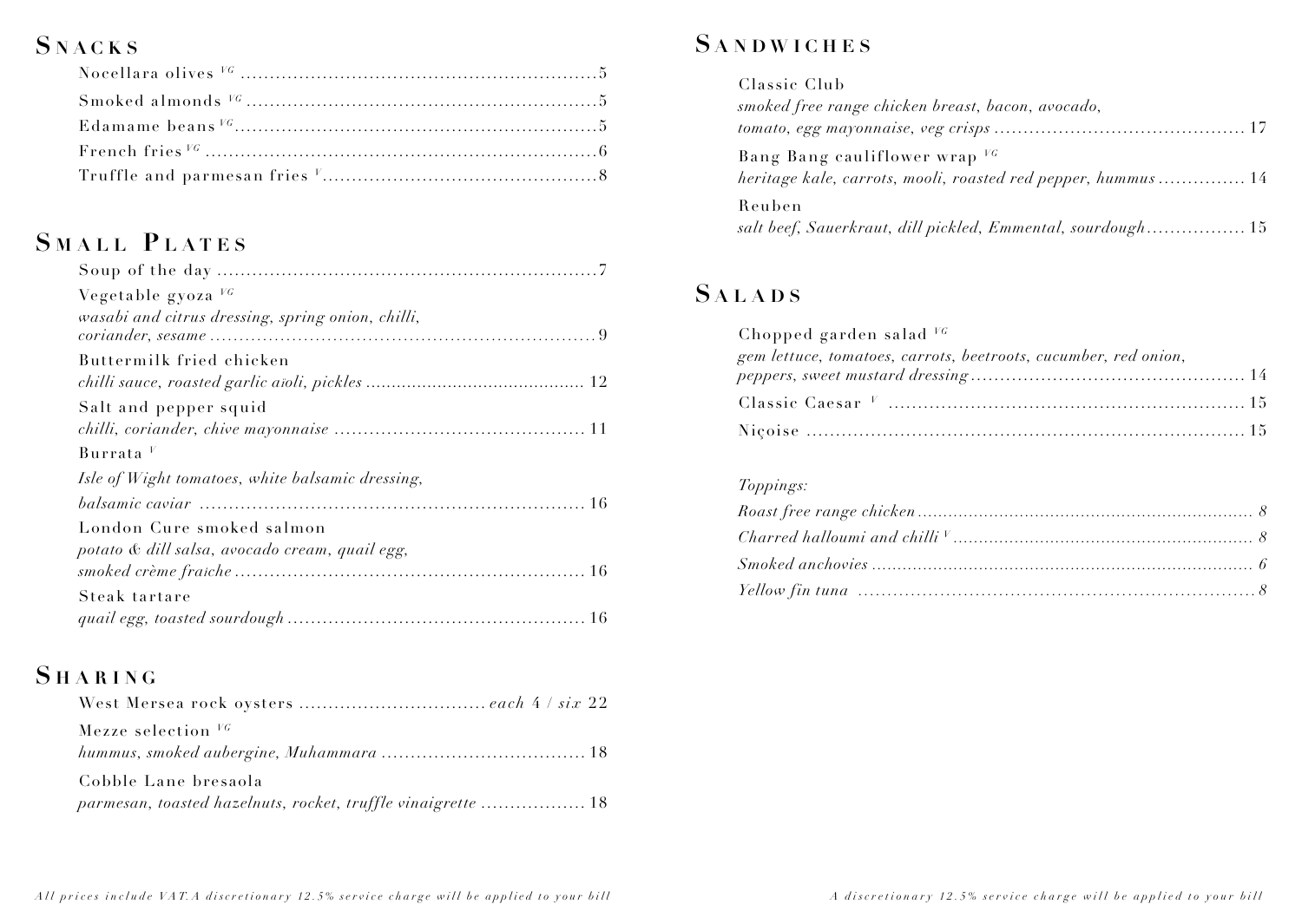# BURGERS

| House cheeseburger                                                                                     |  |
|--------------------------------------------------------------------------------------------------------|--|
|                                                                                                        |  |
| Buttermilk fried chicken burger<br>crushed avocado, chilli mayonnaise, gem lettuce, pickles, fries  18 |  |

Halloumi burger<sup>V</sup> sweet chilli sauce, lettuce, roasted red pepper, avocado, fries ............ 18

# MAINS

| Vegetable Thai curry $V$ <sup>rc</sup>           |  |
|--------------------------------------------------|--|
|                                                  |  |
| Beer battered cod fillet and triple cooked chips |  |
| Chicken Paillard                                 |  |
| Lobster linguine                                 |  |

### **DESSERTS**

| Semifreddo VG/GF                               |  |
|------------------------------------------------|--|
|                                                |  |
|                                                |  |
| Selection of ice cream and sorbet 3 per scoop  |  |
| Cheese selection, chutney, quince, biscuits 14 |  |
| – Cream tea $^V$                               |  |

| plain and raisin scones, Cornish clotted cream, |
|-------------------------------------------------|
|                                                 |

# AFTERNOON TEA

SERVED DAILY 2PM - 5PM

#### A D V A N C E D B O O K I N G R E Q U I R E D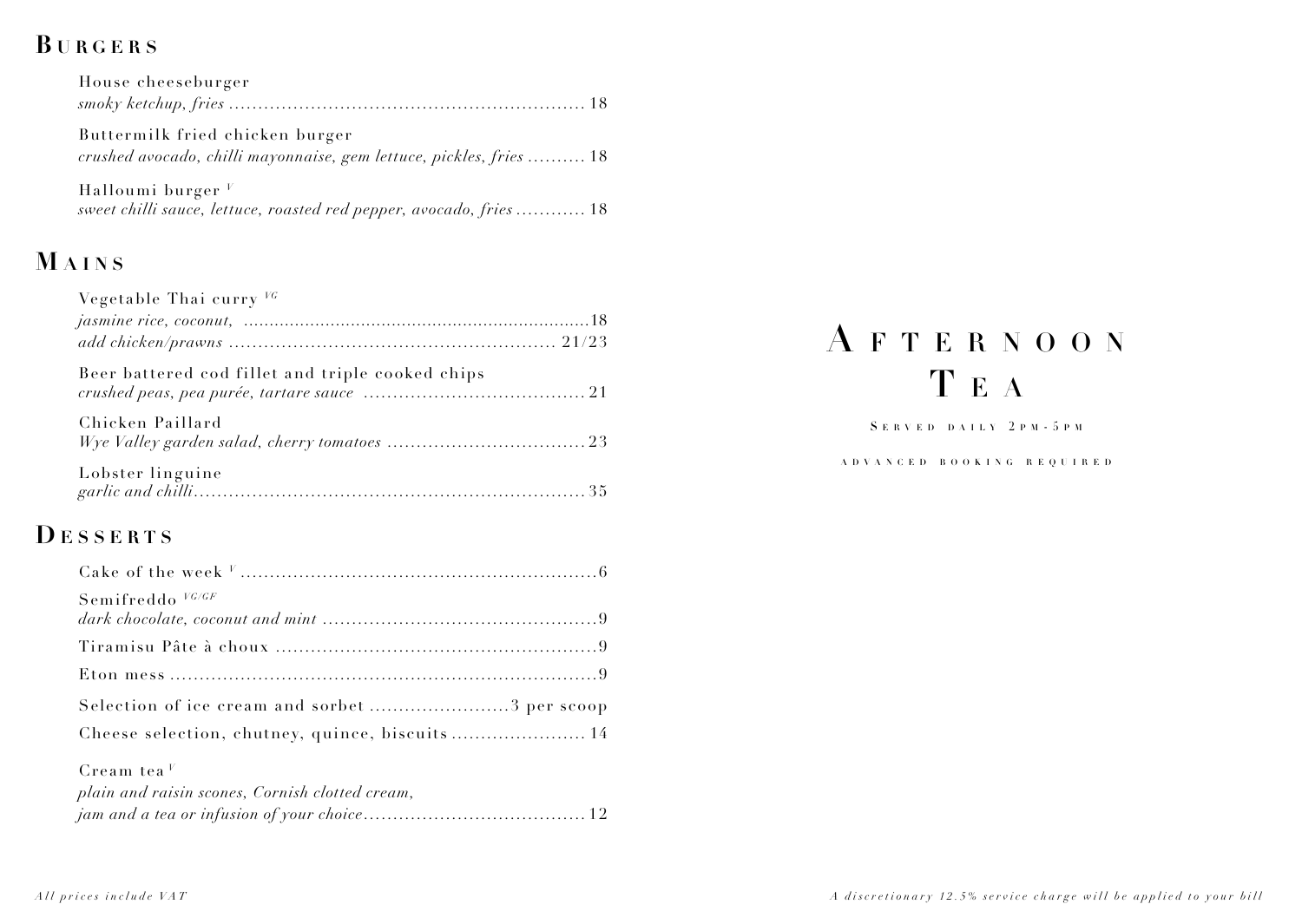## AFTERNOON TEA

TRADITIONAL AFTERNOON TEA served with a tea of your choice



**SWEETS** 

Coconut and passionfruit Battenburg Rhubarb and white chocolate éclair Jaffa cake cigar

十十十

Fruit and plain scones, Cornish clotted cream, jam

#### 十十十

**SANDWICHES** Smoked Coronation chicken on rye Cucumber and cream cheese on white V Smoked salmon, horseradish cream on rye Egg mayonnaise and garlic chive on white

十十十

Cake of the week

"First pot included with Afternoon Tea. £4 thereafter"

### PICK YOUR POT from Whittard of Chelsea

| Chelsea Breakfast, black tea, Sri Lanka & Kenya 4 |  |
|---------------------------------------------------|--|
|                                                   |  |
|                                                   |  |
|                                                   |  |
|                                                   |  |
|                                                   |  |
|                                                   |  |
|                                                   |  |
| English Peppermint, organic infusion, England 4   |  |
|                                                   |  |
|                                                   |  |
|                                                   |  |
|                                                   |  |

### COFFEE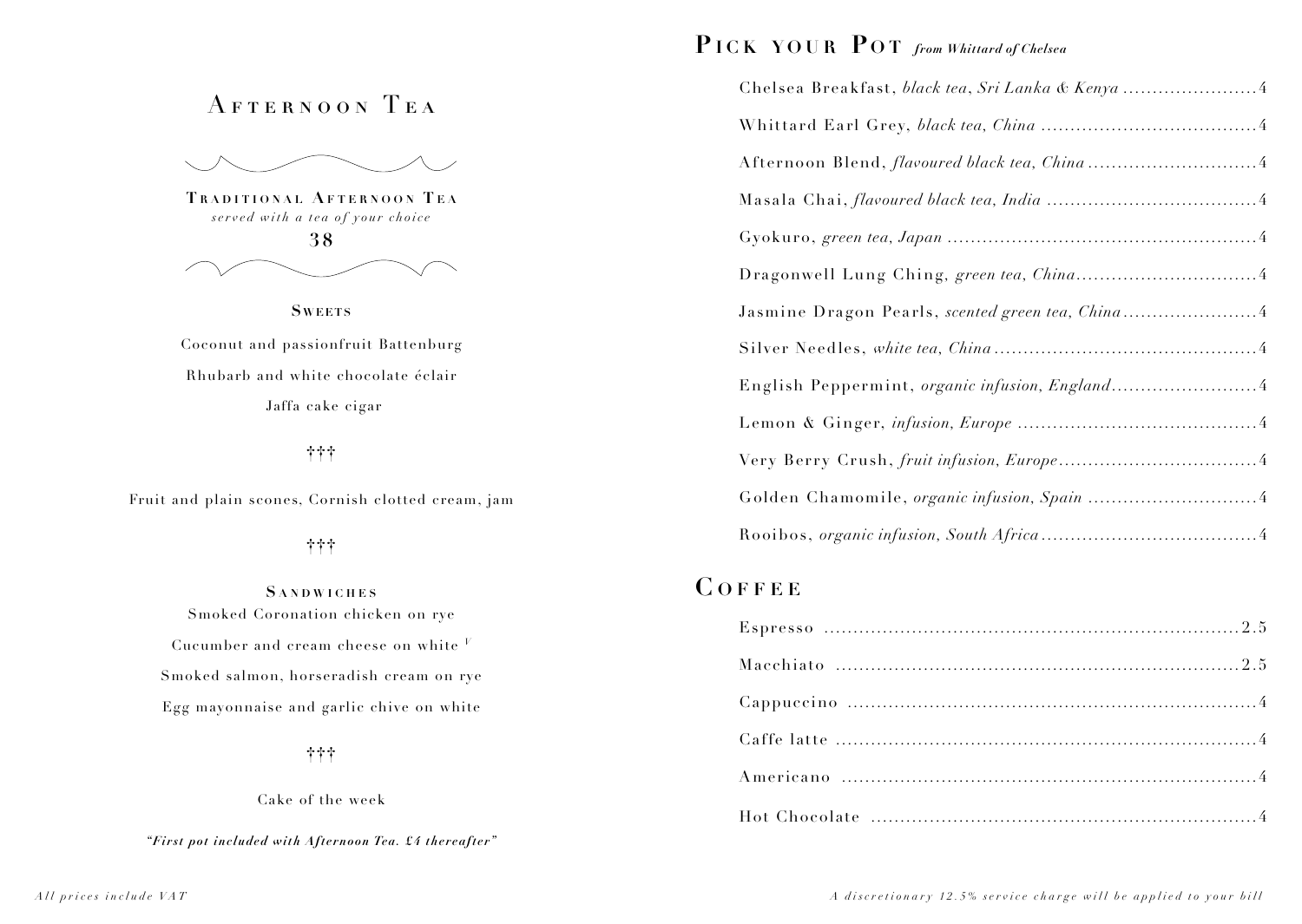# LATE NIGHT DINING

 $10:30 P M - 7 A M$ 

## LATE NIGHT MENU

TUES - SAT 10:30PM TO 7AM LAST ORDER

## NIGHT MENU

SUN-MON - 10:30PM TO 7AM LAST ORDER

#### **SANDWICHES**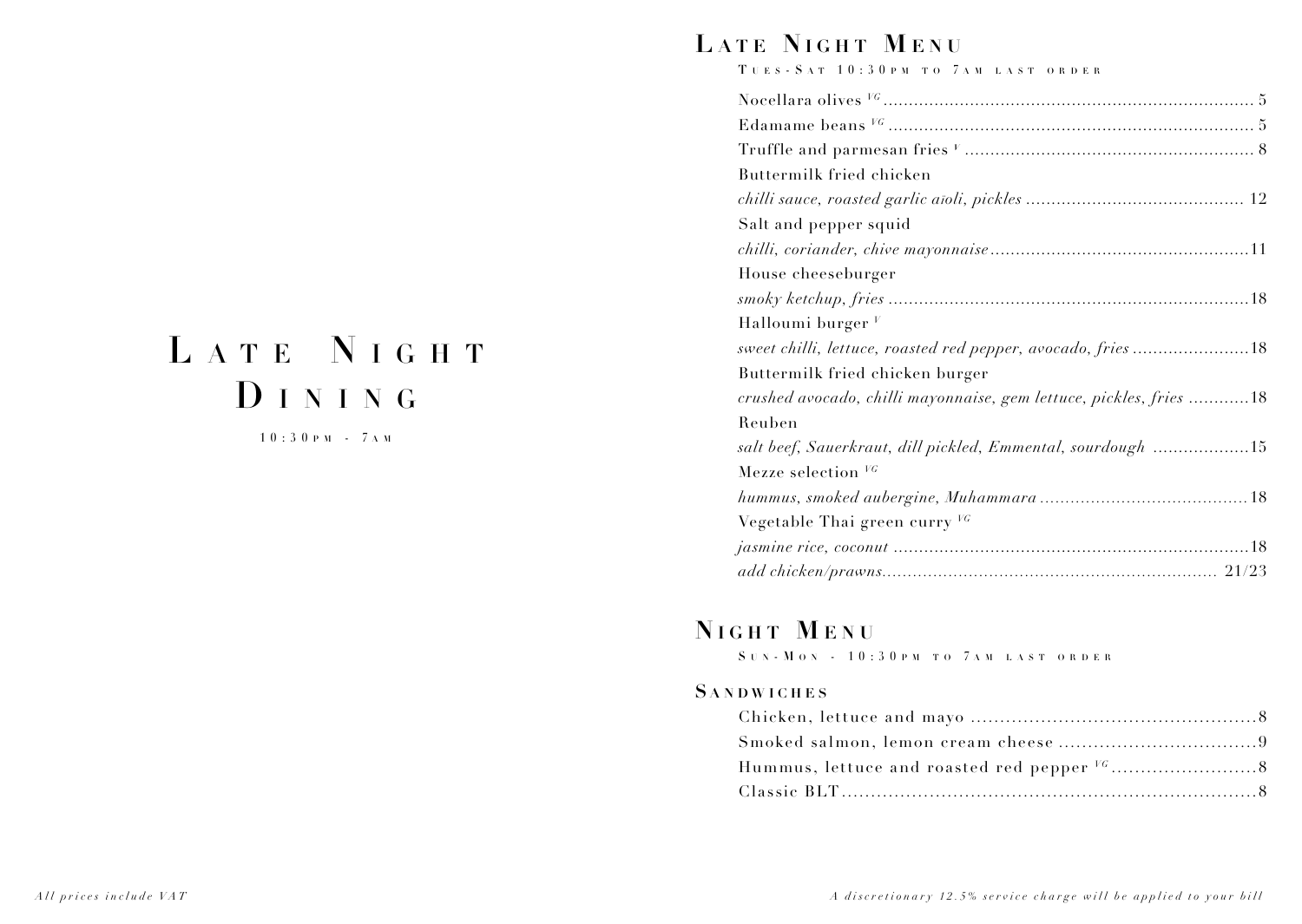## S P A R K L I N G

| So Jennie Luxury Bubbles                    | glass btl |  |
|---------------------------------------------|-----------|--|
| Le Manoir des Sacres, France, 0%Alcohol  58 |           |  |
| Hattingley Valley 'Classic Reserve',        |           |  |
| Hattingley Valley 'Classic Reserve', Rosé   |           |  |

## C H A M P A G N E

| Moët & Chandon, Jubilee Edition, NV 19  79<br>Magnum 160 |
|----------------------------------------------------------|
| Moët & Chandon Rosé, NV 22 110                           |
| Magnum350                                                |
| Ruinart Blanc de Blanc Brut, NV  180                     |
|                                                          |
|                                                          |
|                                                          |
|                                                          |

# SPARKLING & WINE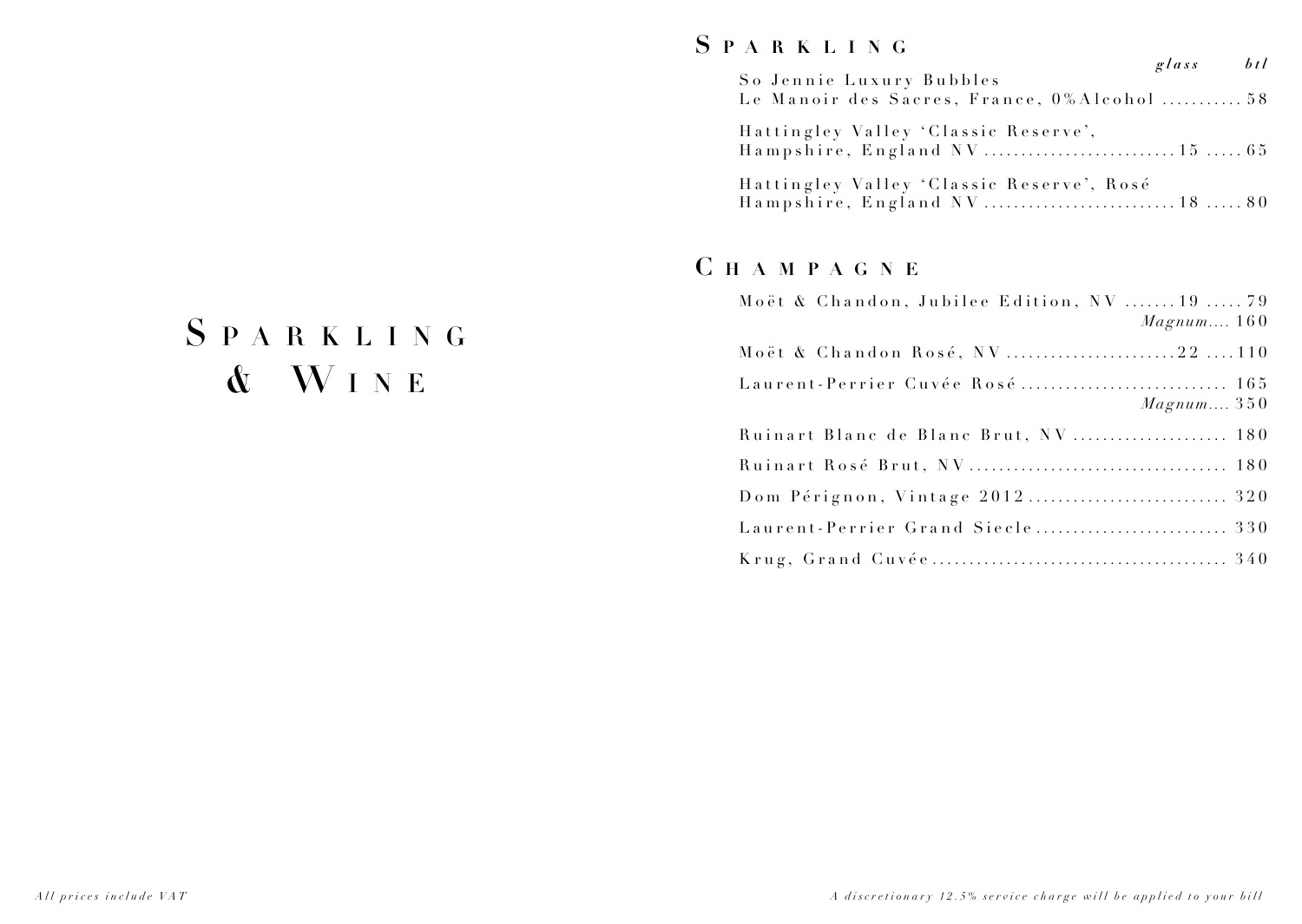# WHITE

|                                                                                      | $_{glass}$ | btl |
|--------------------------------------------------------------------------------------|------------|-----|
| Vinho Verde 'Escolha', Solar das Boucas,                                             |            |     |
| Sauvignon Blanc, Mont Auriol,<br>Languedoc, France 2020 10  38                       |            |     |
| Picpoul de Pinet, Saint Peyre,<br>Languedoc, France 2021 11  44                      |            |     |
| Albariño, Tambora,<br>Rias Baixas, Galicia, Spain 2021  13  50                       |            |     |
| Gavi di Gavi, Magda Pedrini,<br>Piedmont, Italy 2020  14  54                         |            |     |
| Chablis, J.P et Alexandre Ellevin,<br>Burgundy, France 2021  16  62                  |            |     |
| Sancerre, 'Cuvée Henri Du Vernoy',<br>Guillopées, Loire, France 2020  17  67         |            |     |
| Pouilly Fuissé 'Vielles Vignes',<br>Dom. Guerrin & Fils, Burgundy, Fra. 2019  18  72 |            |     |

# $\mathbf R$ E D

| r. I.D                                                                       | $glass \t btl$ |  |
|------------------------------------------------------------------------------|----------------|--|
| Montepulciano d'Abruzzo, Monte Tessa,                                        |                |  |
| Merlot, Mont Auriol,<br>Languedoc, France 2018  10  40                       |                |  |
| Shiraz, Tar & Roses,<br>Heathcote, Australia 2018 12  46                     |                |  |
| Rioja Reserva, Vega Caledonia,                                               |                |  |
| Cailleteau Bergeron Merlot, Blaye,<br>Côtes de Bordeaux, France 2019  14  55 |                |  |
| Tempranillo 'Abba', Francisco Casas,                                         |                |  |
| Pinot Noir 'Bourgogne', Dom. Nudant,<br>Burgundy, France 2020  16  62        |                |  |
| Malbec, Terrazas de Los Andes,<br>Mendoza, Argentina 2018 19  75             |                |  |

# $\mathbf R$ o s É

| Les Quatre Tours 'Classique Rose'<br>Côtes de Provence, France 2021  11  45     |            |
|---------------------------------------------------------------------------------|------------|
| Whispering Angel, Jubilee Edition,<br>Château d'Esclans, CDP, France 202119  75 |            |
|                                                                                 | Magnum 150 |
| $Dbl$ Magnum 350                                                                |            |
|                                                                                 |            |
| Château D'Esclans, Rosé Estate                                                  |            |
|                                                                                 |            |
|                                                                                 | Magnum 270 |

### SWEET & FORTIFIED

| Manzanilla, 'La Gitana', Bodegas Hidalgo, |  |
|-------------------------------------------|--|
| Sauternes, Château Roumieu                |  |
| Tawny 10 Year Old 750ml                   |  |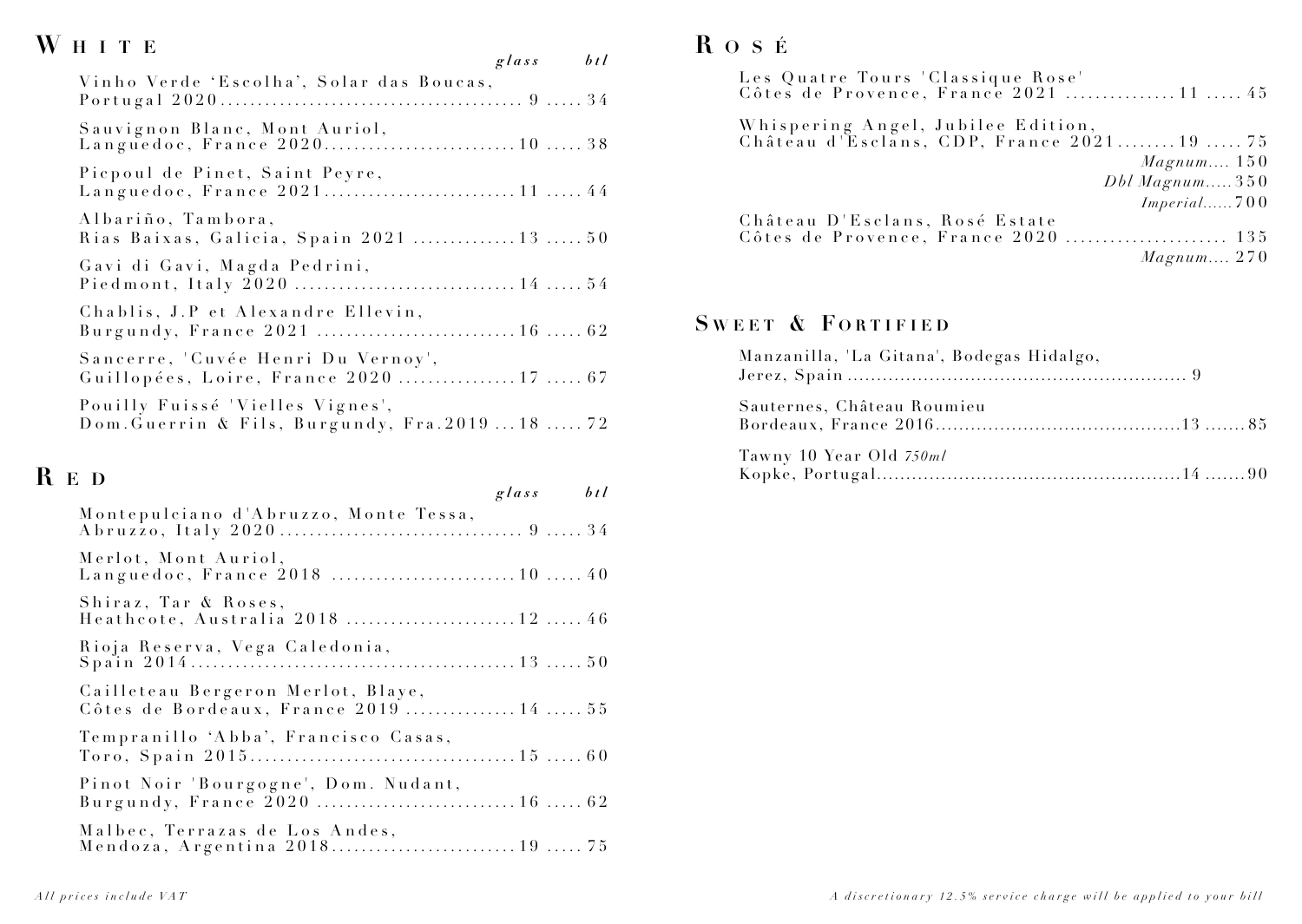#### **NEVER OUT OF FASHION AT HOME HOUSE**

#### all 16

Champagne Cocktail *Hennessy VS, an gost ura bit ters, su gar and Moët & Chandon Champagne*

Espresso Martini *Double espresso shot, Belvedere, kahlua, and lots of love from Kate ...*

Palomita *Casamigos Blanco, agave, grapefruit juice, cucumber and watermelon soda, frozen watermelon*

Bramble *Tanqueray, lemon, su gar, cr*è*me de mûre* 

Ginger Mojito *Glenmorangie 10yo, mint, sherbet, ginger ale*

House Bloody Mary *Ketel One, House spice mix, tomato juice, lemon*

Cucumber Collins *Ketel One cucumber & mint, elderflower, agave, lime, soda*

 Tommy's Margarita *Casamigos Blanco, agave and lime*

# C O C K T A I L S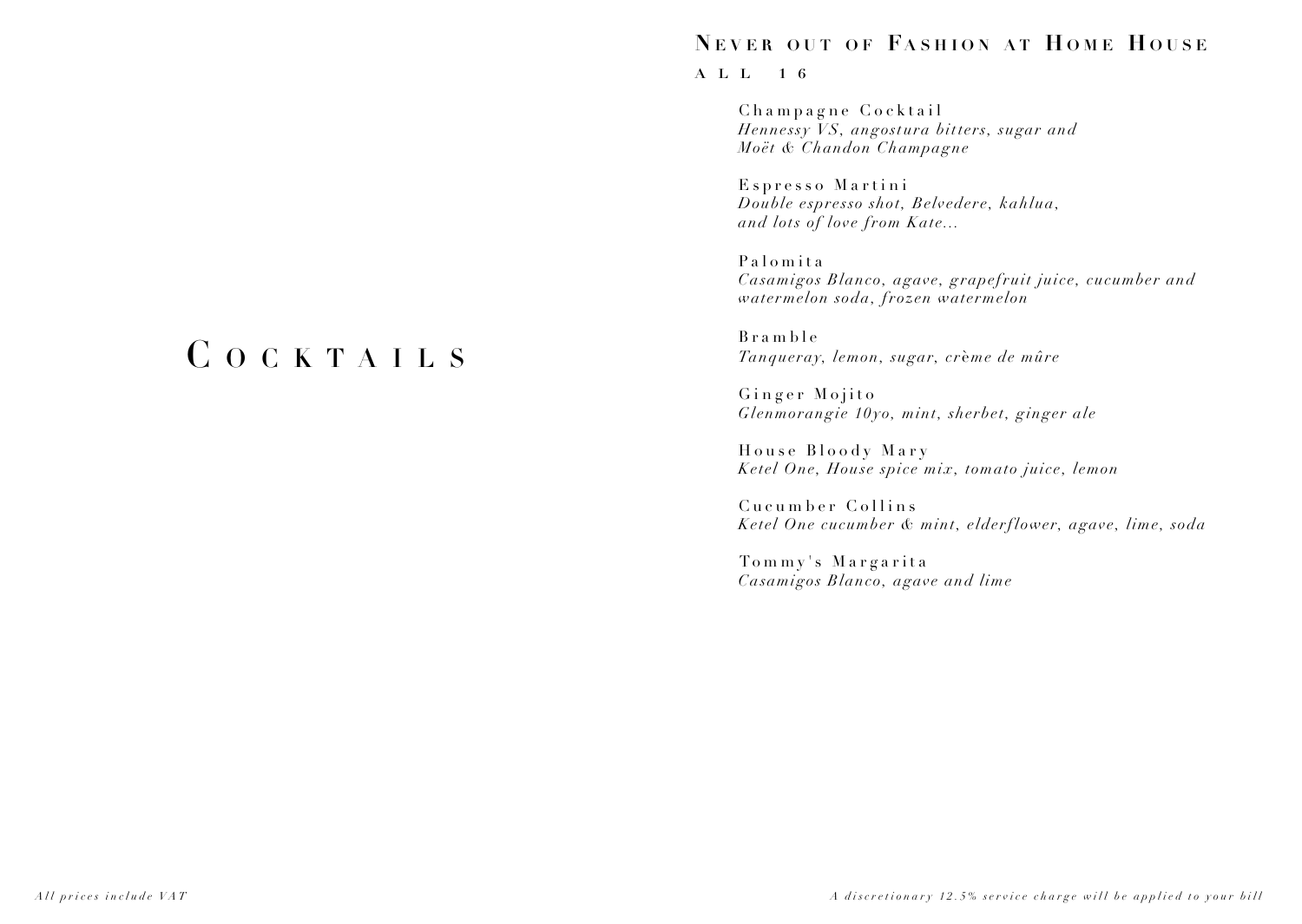### MOCKTAIL IS THE HERO

#### $A L L 1 0$

The Secret Garden Citrus sherbet, Kaffir lime bitters, thyme and lemon

Bloody Shame Classic House Bloody Mary without alcohol

Sometimes an Angel Botanical honey, lime juice, orange juice, slimline tonic

Virgin Hugo Elderflower, mint, slimline tonic

### **BEERS & CIDERS**

### HEALTH KICK JUICES

### NATURAL MINERAL WATER

|--|--|--|--|

### SOFT DRINKS AND MIXERS from Double Dutch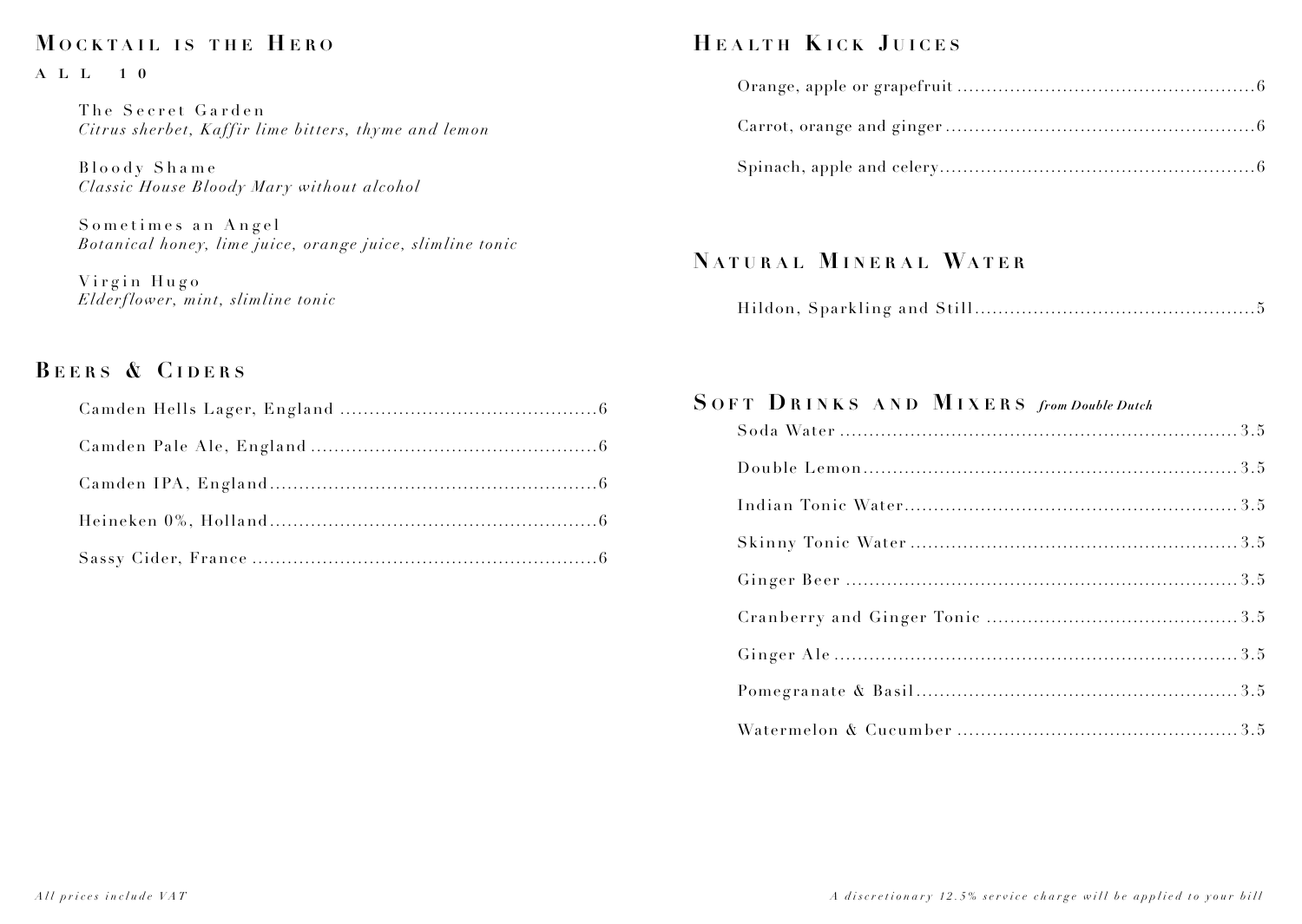### $GIN$

| ${\bf Roku, Japan.}\label{thm:12} .$      |
|-------------------------------------------|
|                                           |
| William Chase Pink Grapefruit, England 12 |
|                                           |
|                                           |
|                                           |
|                                           |
|                                           |
|                                           |

# VODKA

# SPIRITS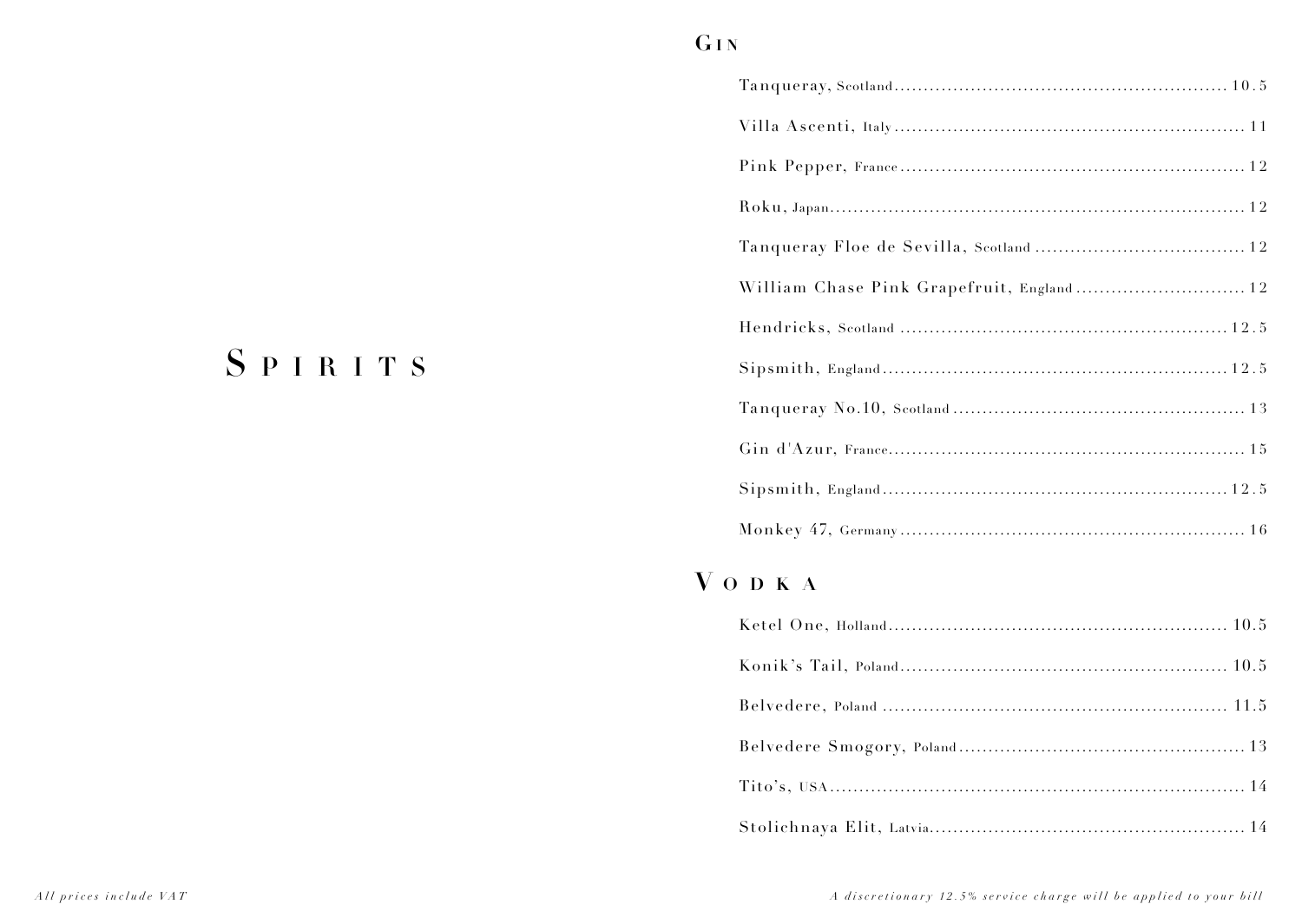## $RUM$

| Ron Santiago de Cuba Carta Blanca, Cuba  10.5                  |  |
|----------------------------------------------------------------|--|
|                                                                |  |
|                                                                |  |
| Ron Santiago de Cuba Anejo Superior 11 <sup>ro</sup> , Cuba 12 |  |
| Ron Santiago de Cuba Extra Anejo 12 <sup>10</sup> , Cuba 14    |  |
|                                                                |  |
| Plantation Pineapple, Trinidad & Tobago  15                    |  |
|                                                                |  |
| Diplomatico Reserva Exclusiva, Venezuela  15                   |  |
|                                                                |  |
|                                                                |  |

# WHISKY

| Bruichladdich, The Classic Laddie, Scotland 16 |
|------------------------------------------------|
|                                                |
|                                                |
|                                                |

## TEQUILA

# COGNAC & BRANDY

| Baron de Sigognac Armagnac 10 <sup>yo</sup> , France 14 |
|---------------------------------------------------------|
|                                                         |
|                                                         |
|                                                         |
|                                                         |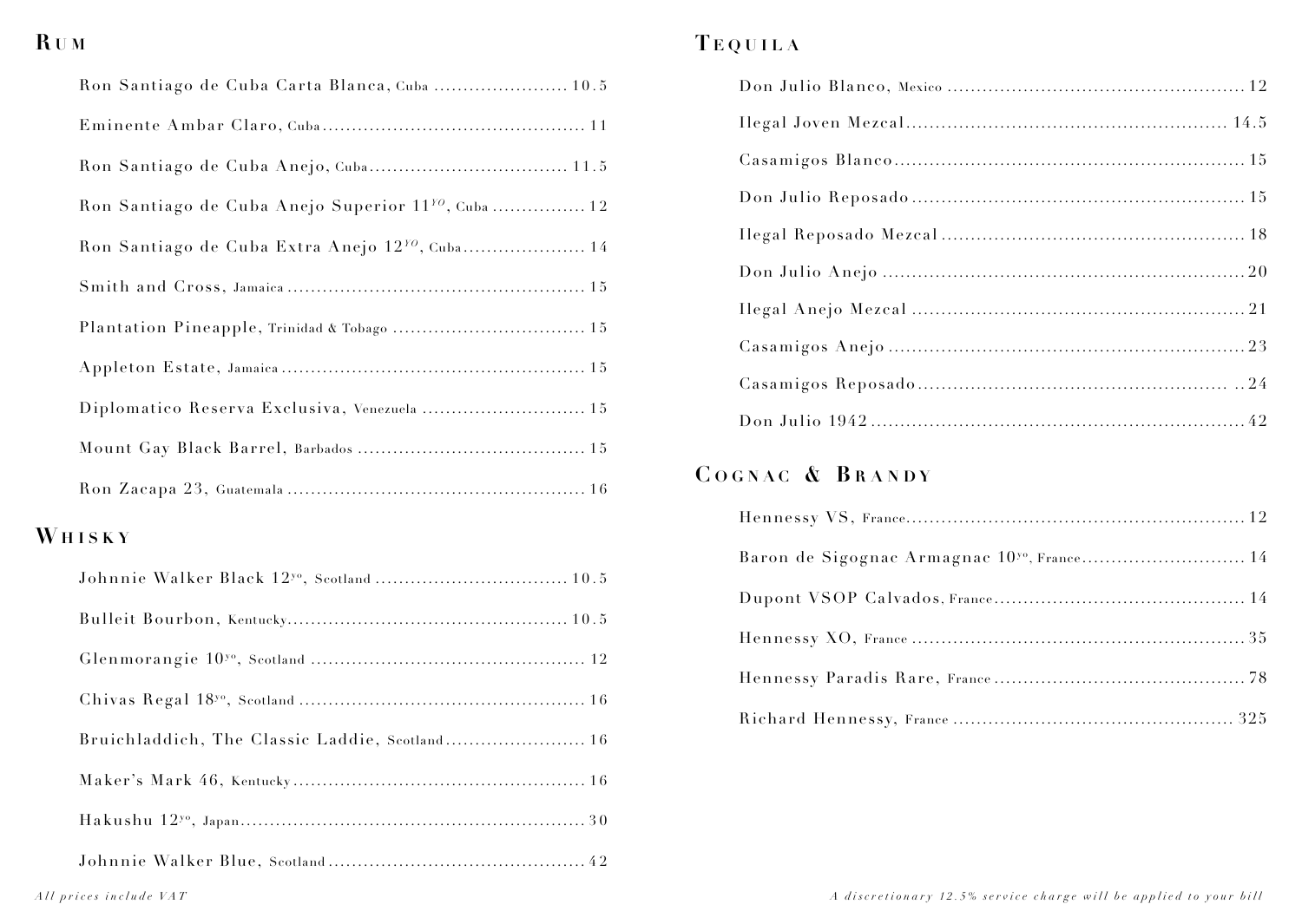### SPIRIT BOTTLES

| GIN        |           |
|------------|-----------|
|            |           |
|            |           |
|            |           |
|            | V o d k a |
|            |           |
|            |           |
|            | TEQUILA   |
|            |           |
|            |           |
|            |           |
|            |           |
| <b>RUM</b> |           |
|            |           |
|            |           |
|            |           |
|            | COGNAC    |
|            |           |
|            |           |

### SPIRIT BOTTLES

| AMERICAN WHISKY       |
|-----------------------|
|                       |
|                       |
|                       |
| JAPANESE WHISKY       |
|                       |
|                       |
|                       |
| SINGLE MALT WHISKY    |
|                       |
|                       |
|                       |
|                       |
| <b>BLENDED WHISKY</b> |

Bottle prices include 14 complimentry mixers of your choice.

Bottle prices include 14 complimentry mixers of your choice. A discretionary 12.5% service charge will be applied to your bill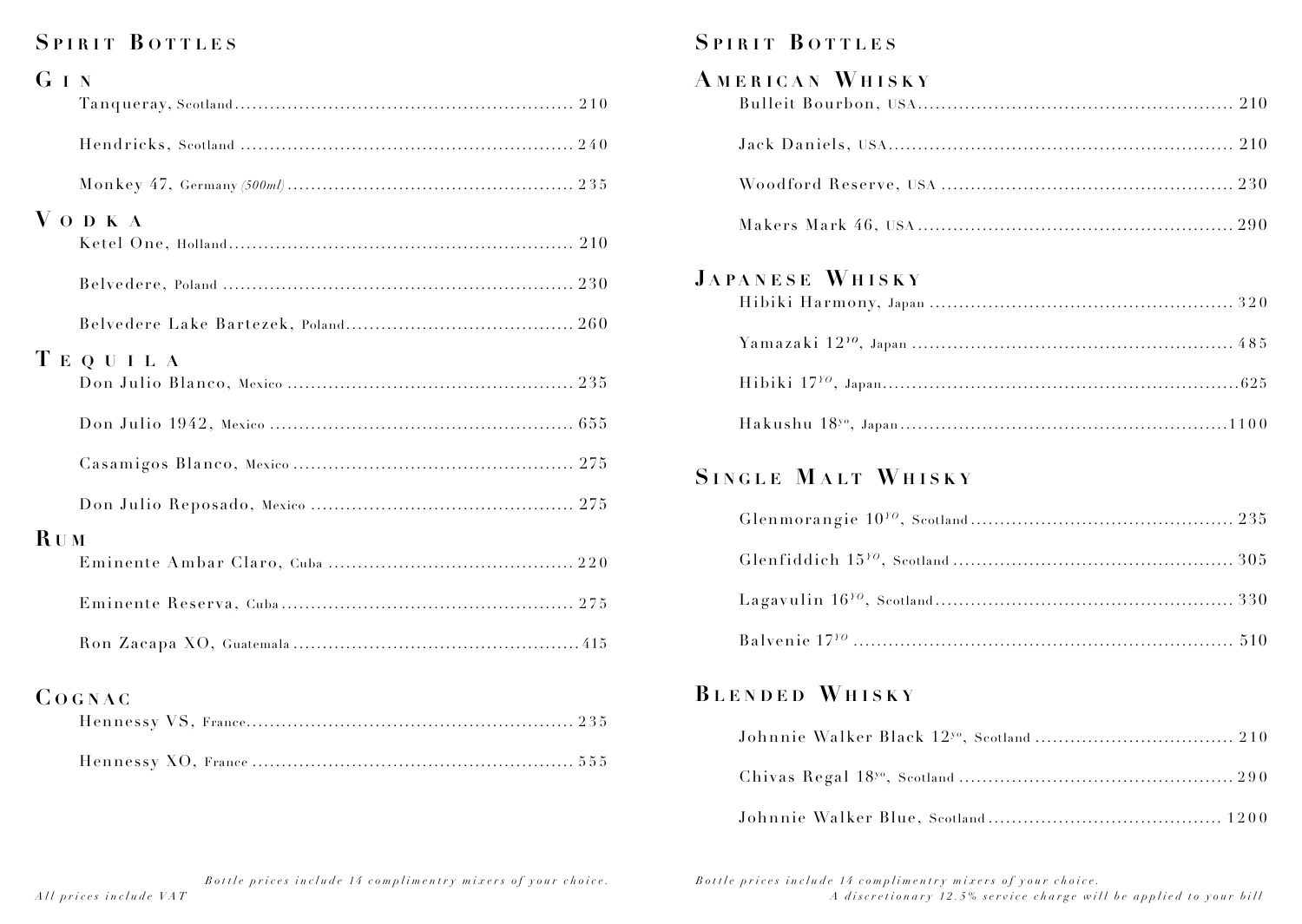# HOME HOUSE CIGARS. 5 DIFFERENT STYLES

#### 

Creamy, strong affogato espresso vanilla notes with medium mild finish and after taste of fig leaves. Recommended to smoke at the right tempo, don't leave it to burn alone.

Kumquat and sweet cedar wood, bitter almond notes with a yoghurt fragrance, toasted marzipan with a cocoa bean after taste

#### 

Cinnamon stick, ginger candy and smoked pine cone flavour, rich leathery texture. Dry raisin and bread pudding after  $notes.$ 

Special tobacco blend fermented in old rum barrels. Flavours of fermented coconut water, keeping the palate moist, full aromas of old rum barrels with quince marmalade and ber gamot freshness wrapped in sweet spice that one gets through the subtle draw. A gentle discovery for connoisseurs......

Lady Home Double Corona .................................30

White pepper, cardamom, sweet baked William pears. Has a cool draw! A perfect start to an evening with a round sticky aniseed mouthful.

### $CIGARS$ BY HUNTERS & FRANKAU

This Demi Corona is short and quick, loaded with flavours of wood and spice and climaxing with hints of caramel. Great for after a light lunch.

#### 

100% Cuban tobacco, blended to replicate the classic smooth and creamy Trinidad aromas.

#### Romeo y Julieta Short Churchill............................. 29

Medium body yet delightfully light. Base notes of cedar and earth in similar measure with brown toast afters. A faint spice creeps in bringing this cigar to a good finish.

#### 

Classic Epicure sweet notes, one of Havana's favourites. Mellow, yet intensely flavourful with dried fruits and cinnamon. Refreshing smoke, great for lunch or the start of the day.